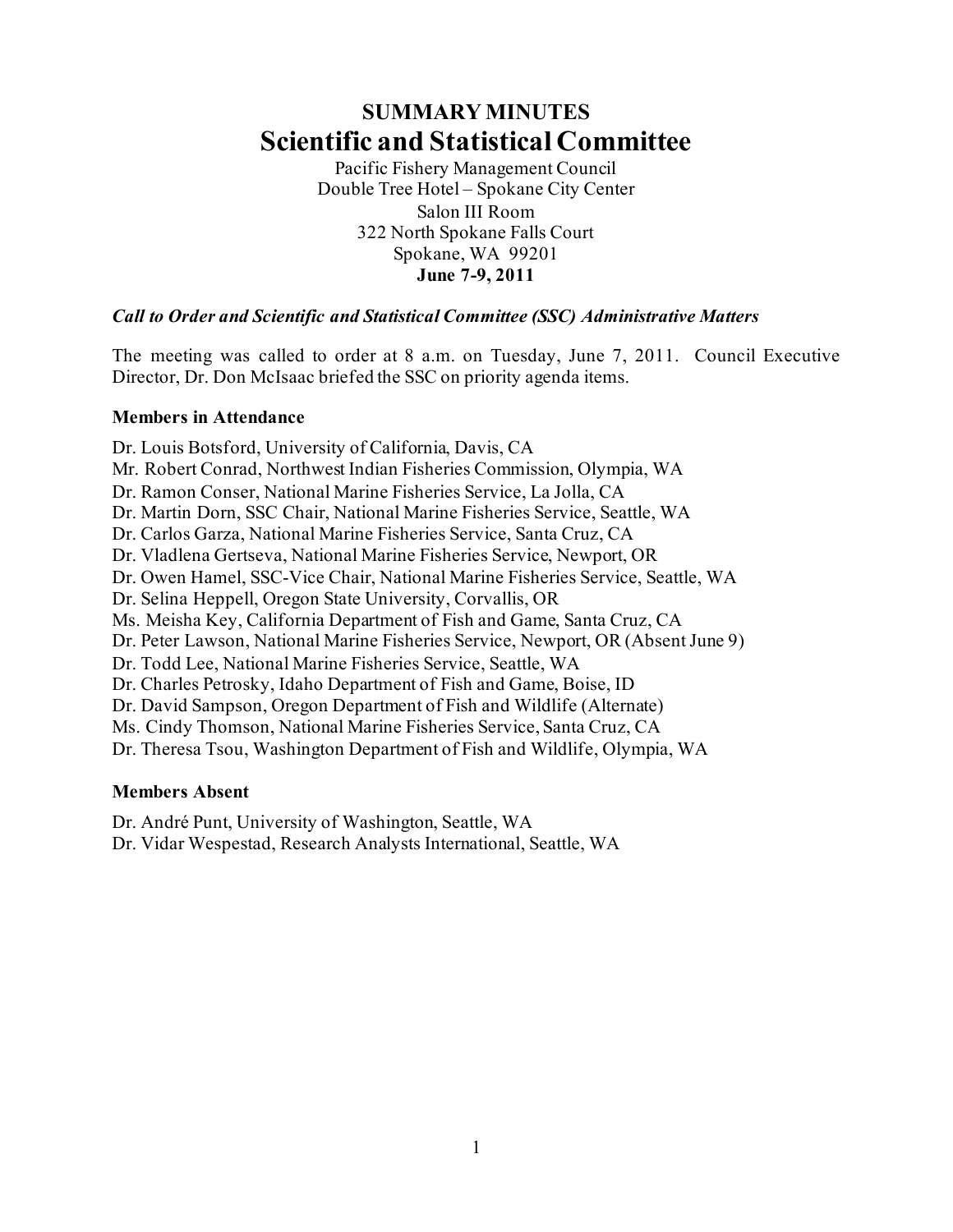| SSC Recusals for the June 2011 Meeting.                                                                                                                                                                                                                                                                                                                                               |                                                                                                       |                                                              |  |  |
|---------------------------------------------------------------------------------------------------------------------------------------------------------------------------------------------------------------------------------------------------------------------------------------------------------------------------------------------------------------------------------------|-------------------------------------------------------------------------------------------------------|--------------------------------------------------------------|--|--|
| <b>SSC Member</b>                                                                                                                                                                                                                                                                                                                                                                     | Issue                                                                                                 | Reason                                                       |  |  |
| Dr. Owen Hamel                                                                                                                                                                                                                                                                                                                                                                        | Darkblotched Rockfish Updated<br>Assessment                                                           | Dr. Hamel was a member of the STAT.                          |  |  |
| Dr. Pete Lawson                                                                                                                                                                                                                                                                                                                                                                       | Amendment 16 to the Salmon FMP                                                                        | Dr. Lawson was a member of the Salmon<br>Amendment Committee |  |  |
| SSC members of External Review Panels for items considered at the June 2011 Meeting.<br>SSC members of external review panels are noted below for the record. SSC members of External Review Panels may<br>participate in SSC deliberations, but they are expected to remain neutral if the SSC is being asked to arbitrate differences<br>between review panels and technical teams. |                                                                                                       |                                                              |  |  |
| <b>SSC Member</b>                                                                                                                                                                                                                                                                                                                                                                     | <b>External Panel Membership</b>                                                                      |                                                              |  |  |
| Dr. Vladlena<br>Gertseva                                                                                                                                                                                                                                                                                                                                                              | Chaired the June 6th SSC Groundfish Subcommittee Meeting to review updated groundfish<br>assessments. |                                                              |  |  |

#### **Scientific and Statistical Committee Comments to the Council**

The following is a compilation of June 2011 SSC reports to the Pacific Fishery Management Council (Council) in the order they were discussed by the SSC. (Related SSC discussion not included in written comment to the Council is provided in *italicized text*).

#### *Salmon Management*

#### C.1 Fishery Management Plan Amendment 16- Annual Catch Limits and Accountability Measures

The Scientific and Statistical Committee (SSC) reviewed the Ad Hoc Salmon Amendment Committee's (SAC) Report "Public Review Draft Environmental Assessment for Pacif ic Coast Salmon Plan Amendment 16: Classifying Stocks, Revising Status Determination Criteria, Establishing Annual Catch Limits and Accountability Measures, and *De Minimis* Fishing Provisions" (Agenda Item C.1.). Mr. Chuck Tracy (Council staff) and Dr. Peter Dygert (SAC) were present to facilitate the discussion. The SSC has reviewed and commented on earlier drafts of this document at the June, September, and November 2010 Council meetings.

The SSC has the following comments on the current document:

**FMSY and SMSY reference points:** There are three salmon stocks in the Fishery Management Plan (FMP) amendment with reference points that have not been reviewed by the SSC: (1) Columbia River Fall and Summer Upriver Bright Chinook, (2) Willapa Fall Chinook, and (3) Willapa Natural coho. As proposed in Amendment 16, reference points can be changed or modified during the annual Salmon Methodology Review (SMR) process. Given that there is insufficient time to review the reference points for these stocks now, the SSC recommends that the reference points proposed in the amendment be adopted on a provisional basis. However, the SSC also recommends that the Council schedule a review of the reference points for these stocks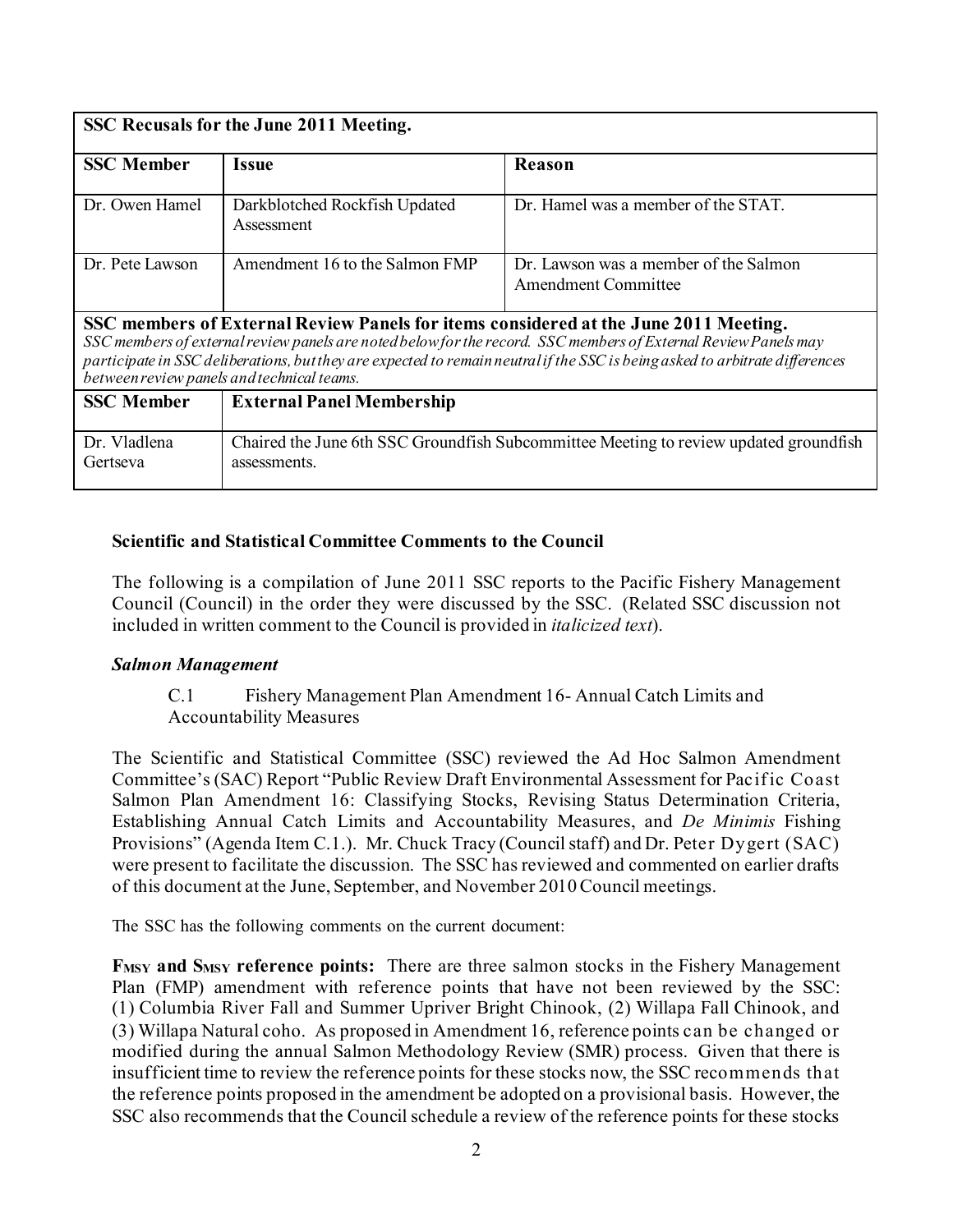by the SMR process as soon as practical. In addition, the SSC recommends that the exploitation rate break point and average maximum sustainable yield (MSY) spawning escapement management framework for Puget Sound coho stocks be scheduled for the SMR process.

5% and 10% buffers between  $F_{MSY}$  and  $F_{ABC}$  for Tier 1 and Tier 2 stocks: The SSC reiterates its comment from earlier reviews that the size of the buffer and the acceptable risk of over-fishing is ultimately a policy decision.

**Minimum Stock Size Threshold (MSST):** The alternative that specifies MSST as 86% of S<sub>MSY</sub> is based on an analysis for the Klamath River but would be applied to all relevant stocks in the amendment under Alternative 3b. Also, when considering alternatives for MSST for a stock complex (e.g.,  $50\%$  S<sub>MSY</sub> for an indicator stock in the complex) the SSC notes there is a risk that some stocks in the complex may be fished below acceptable levels relative to  $S_{MSY}$ .

*De minimis* **fishing alternatives:** The choice of *de minimis* fishing alternatives is largely a policy decision. The SSC notes that Alternative 4 would allow fishing at stock abundances below levels that have been seen previously.

**Role of the SSC:** The SSC endorses the proposed role for the SSC in amendment 16, specifically, approving (1) control rules and conservation objectives, (2)  $F_{MSY}$  and  $S_{MSY}$  reference points, (3) changes to harvest model algorithms, and (4) recommending annual acceptable biological catches (ABCs) and overfishing limits (OFLs) for pertinent stocks These would all be accomplished under either the Salmon Methodology Review process or at Council meetings. It is unclear whether changing the uncertainty tiers defined in the amendment could be done under the SMR process or would require an FMP amendment. Adding stocks to the FMP or changing the percentage of S<sub>MSY</sub> used to specify MSST would require an FMP amendment. Clarification is needed on whether removing a stock from a stock complex or changing the indicator stock(s) for a complex would also require an FMP amendment.

**Economic analysis:** The economic analysis relies on results of a retrospective evaluation of harvest levels that would have occurred in each sector (ocean commercial, ocean sport, in-river sport, and tribal) during 2002-2010 under each catch limit alternative considered in the Environmental Assessment. The economic analysis converts the harvest numbers from the retrospective analysis to income impacts, applies a discount rate to the impact estimates, then compares the alternatives on the basis of the discounted impacts. In interpreting these results, it is important to note that the economic analysis is based on fishing conditions during 2002-2010. A more comprehensive analysis of the effects of each alternative in response to future salmon abundances would have been more informative.

Additional documentation is needed regarding how the harvest estimates from the retrospective analysis were converted to income impacts. The economic analysis should also include a caveat that income impacts pertain to impacts on the regional economy and do not reflect the economic benefits and costs of each alternative to fishery participants.

The SSC notes that the economic analyses for proposed FMP amendments are often the very last analyses conducted. As a result they are often available for review too late in the process for comments and suggestions of the SSC and other committees to be addressed and incorporated in Council decisions.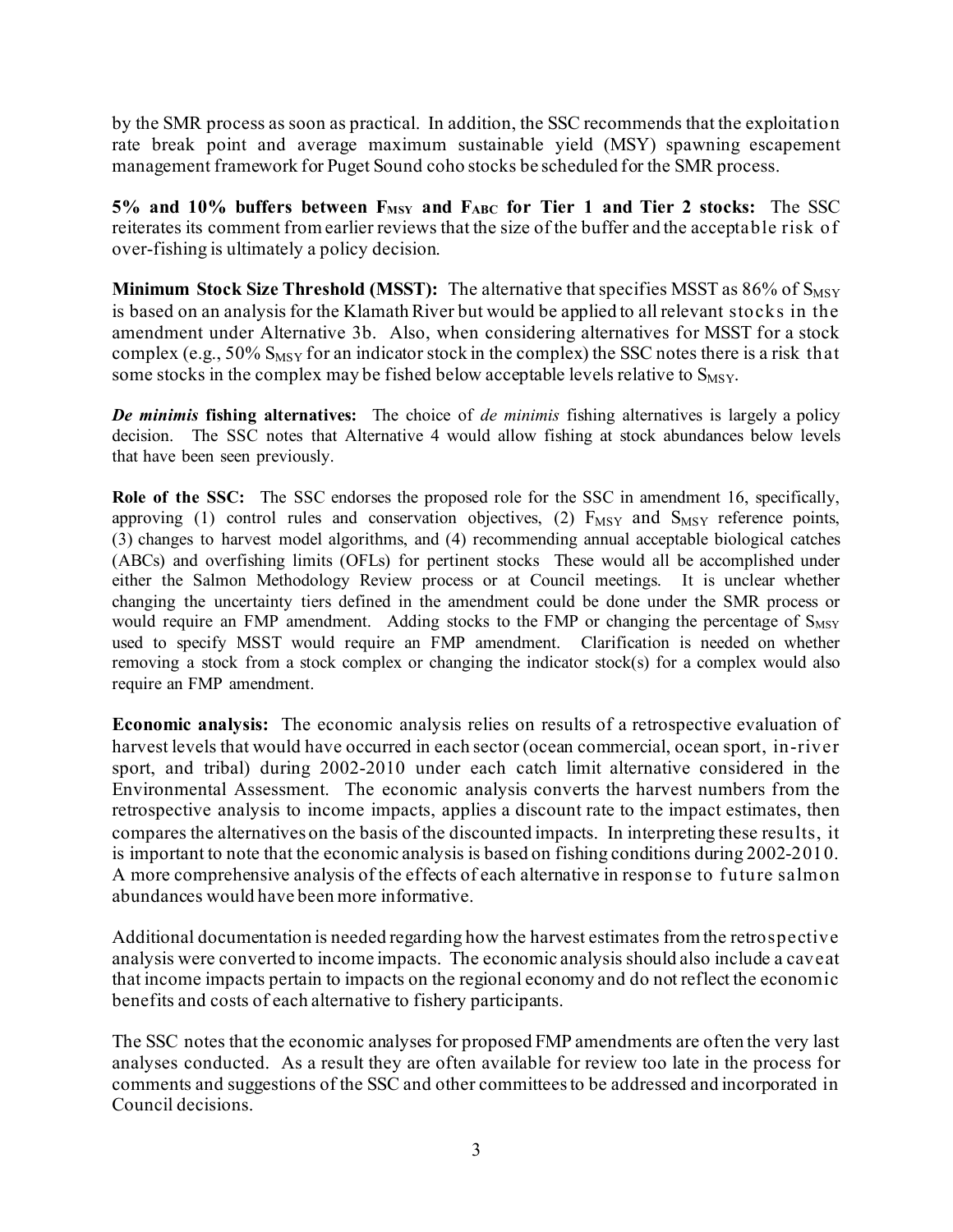#### *Groundfish Management*

#### E.2 Updated Stock Assessments for 2013-2014 Groundfish Fisheries

The Groundfish Subcommittee of the Scientific and Statistical Committee (SSC) met on June 6, 2011 in Spokane, Washington, to review assessment updates for bocaccio, darkblotched, yelloweye and canary rockfish, and data report for cowcod. The reports for these assessment updates were then discussed by the full SSC.

In assessment updates developed within the current and the last assessment cycles, several changes were made to the data used in the previous assessments. These changes included the use of reconstructed historical catch series and an updated approach to estimate survey abundance indices. In addition, the updated version of the modeling software was used for updates. Although these changes likely represent improvements, they have not been formally reviewed. The SSC recommends that the terms of reference (TOR) for assessment updates should be strengthened to clarify criteria for the assessment updates. The TOR should also specify a procedure to follow when an assessment does not meet the criteria for an update.

The SSC recommends that recently reconstructed historical catch time series should be reviewed outside of the normal stock assessment review process. A major effort to reconstruct historical landings was initiated in 2008 in response to the Council's call to compile the best estimates of catch history early in the development of Pacific coast groundfish fisheries. Currently, this effort has produced published estimates for California fisheries, and more recently, estimates for Oregon fisheries, but landings are still being compiled for Washington. The SSC recommends conducting an off-year science workshop to review reconstructions of all landings comprehensively, ideally when the Washington information is available. This review would need to be structured differently than a Stock Assessment Review (STAR) Panel, since the most expertise is to be found among current and former employees of state agencies. The SSC recommends that the uncertainty of the historical catch estimates also be reviewed.

#### **Bocaccio rockfish**

Dr. John Field of the Southwest Fisheries Science Center (SWFSC) presented the assessment update for bocaccio, which underwent a full assessment in 2009.

New information available for the update included:

- 2009 and 2010 abundance data from the CalCOFI larval survey, the Southern California Bight hook and line survey, the Northwest Fisheries Science Center (NWFSC) combined trawl survey, the SWFSC juvenile rockfish survey, and the recreational pier juvenile index.
- 2009 and 2010 length data from the NWFSC combined trawl survey and the recreational fishery.
- The power plant impingement index of recruitment (which was not used in the previous full assessment).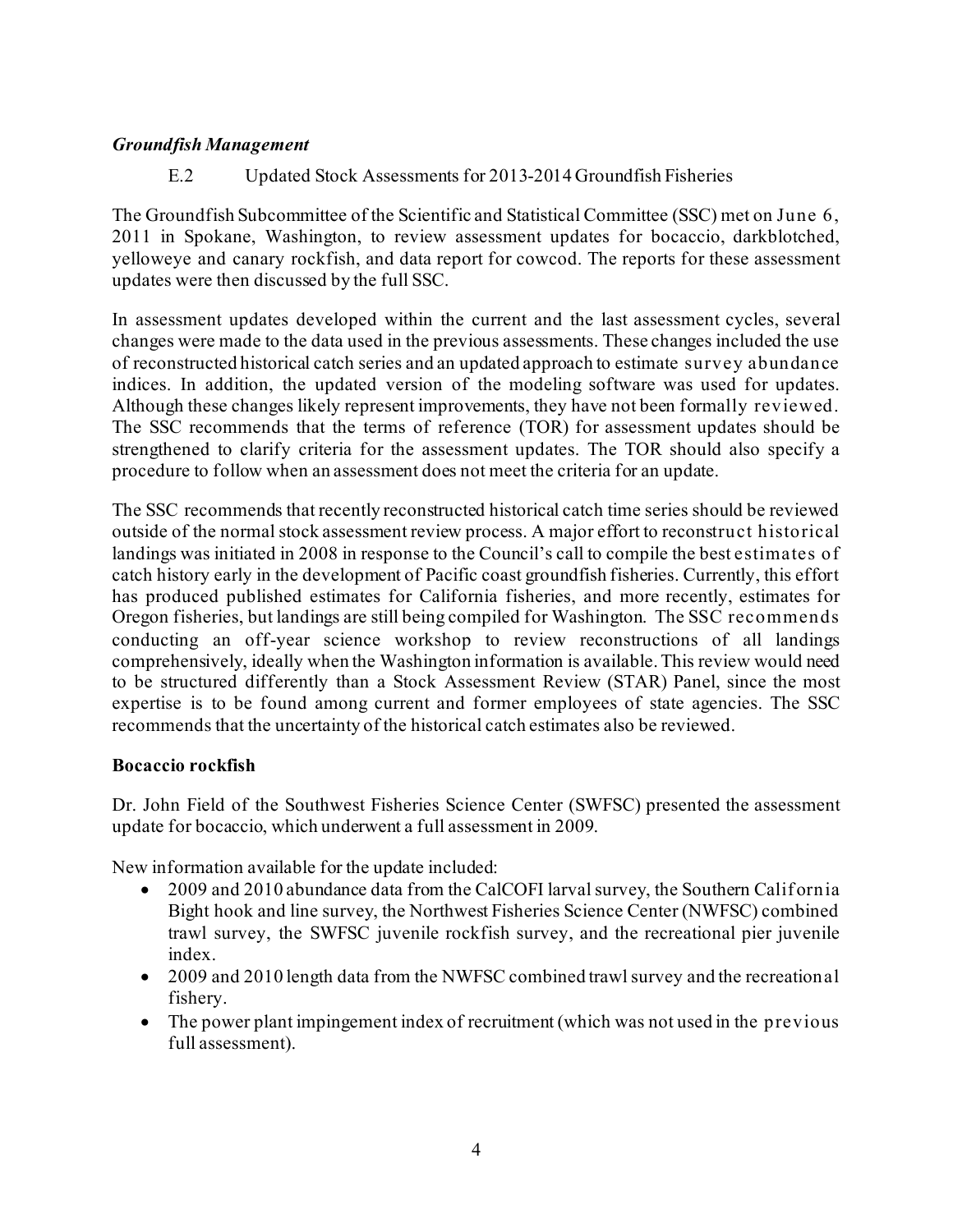The Stock Assessment Teams (STATs) proposed base model, which includes the use of the power plant impingement data and removal of the 2010 NWFSC survey length data, does not fall within the rules of update assessments.

Length composition data from the NWFSC combined survey in 2010 showed an exceptionally strong peak in the 16-20 cm range, which represents young-of-the-year bocaccio. When these data are included in the assessment, the estimate of 2010 year class is the largest in over 50 years. A year class of this magnitude has a large influence on bocaccio stock dynamics, and would result in the stock reaching the rebuilding target in 2013, when this year class would become mature. Other survey information also suggests that the 2010 year class may be above average, but the magnitude of the 2010 year class will remain highly uncertain until additional information becomes available.

In a full assessment, alternative approaches would typically be evaluated to deal with sensitivity to exceptional data, but this is not possible with an update assessment where no changes in the model or data sets used in the assessment are allowed. Therefore the SSC recommends that bocaccio assessment be revisited at the mop-up panel to consider a narrow set of modeling and data issues related to the estimated strength of the 2010 year class.

It should be noted that if this recommendation is followed, this year's bocaccio assessment could be considered neither an update nor a full assessment according to strict compliance with the groundfish terms of reference for stock assessments. The SSC discussed the alternative of basing management advice on the 2009 bocaccio assessment, but this could have detrimental repercussions. A very strong bocaccio year class would be unavoidable by the California fishery as soon as 2011 and 2012, and the SSC considers it important for any future management measures to take this into account.

Specifically, the SSC requests the following analyses be done for review at the mop-up panel:

- 1) Evaluate
	- a. models with time-varying selectivity for the NWFSC trawl survey and/or
	- b. models where the selectivity of the NWFSC trawl survey for young-of-the-year bocaccio is decoupled from that for the older fish;
- 2) Evaluate models in which the abundance of young-of-the-year bocaccio is modeled as a separate recruitment index with an estimated catchability coefficient;
- 3) Evaluate models where the newly updated power plant impingement data set is included as a recruitment index (as the STAT proposed within the current update);
- 4) Consider other time series (e.g. sport fishery length data) that may be informative about bocaccio recruitment strength.

Any model changes or sensitivity analyses should start from a base model that conforms to the requirements of an update assessment (Alt State 2 in the current update document). The SSC anticipates that these model evaluations would not require substantial additional effort by the STAT team, and expects that the review would require no more than half a day during the mopup panel meeting.

# **Darkblotched rockfish**

Dr. Andi Stephens of the Northwest Fisheries Science Center (NWFSC) presented the update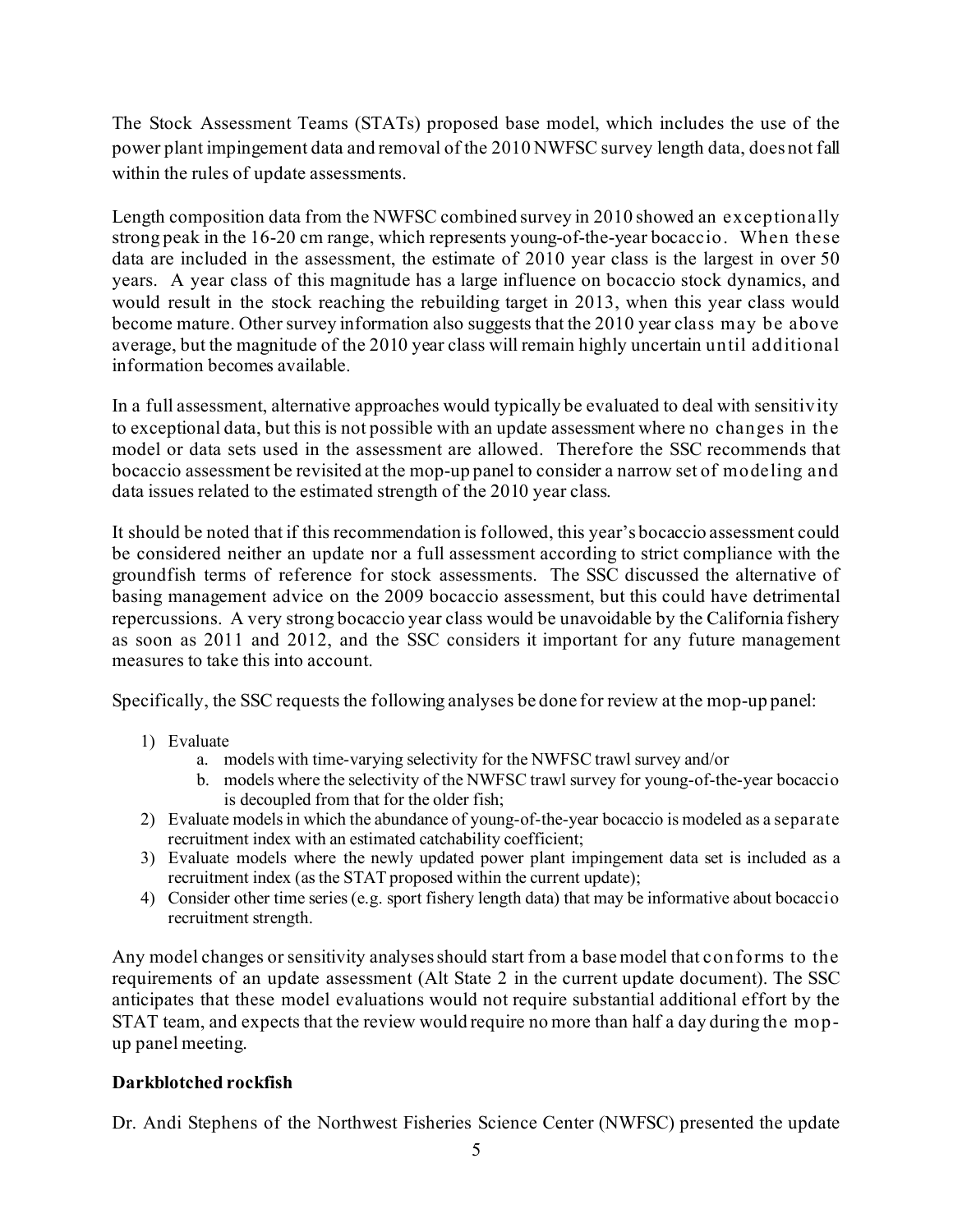assessment for darkblotched rockfish. The last full assessment for this species was conducted in 2007, and it was subsequently updated in 2009.

The current update was conducted using the updated version (v3.21d) of the Stock Synthesis (SS) platform. New data used in the update included:

- Updated Oregon catch history (1892-1986);
- Updated (recently re-analyzed) discard data from the West Coast Groundfish Observer Program;
- Fishery data (landings, length and age compositions) from the most recent years (2009 and 2010);
- NWFSC shelf and slope survey data (abundance, length and age compositions) from the most recent years (2009 and 2010);
- Updated time series of survey abundance for the NWFSC shelf and slope surveys, estimated with an updated generalized linear mixed model (GLMM) package assuming gamma error distribution (instead of lognormal as in the 2009 update).

The recent landings of the darkblotched remain below 200 mt. The 2009 depletion level estimated by the current update (15.1 percent) is lower than the depletion reported by the 2009 update (27.5 percent). The magnitude of the change in perceived stock status is greater than would normally be expected in an update. However, unlike the bocaccio update, the darkblotched update assessment followed the TORs for updates, and there is no obvious technical issue with respect to the modeling assumptions or the data that would justify rejecting this as an update.

The analysis explored which new or altered data or methods might have caused the change in depletion, but the responsibility for the change could not be attributed to any of the modifications in the assessment model or previously used data sources, including the new SS version, the newly reconstructed Oregon catch series, a change in the starting year of the model, and new GLMM abundance indices (which are estimated using a different error distribution than the previous assessment). The model output appeared to be driven primarily by the length composition data from the two most recent years (2009, 2010) of the NWFSC slope survey. The indication is that the strength of the 1999 and 2000 year classes were previously over-estimated.

The SSC recommends that the darkblotched update be accepted as a valid assessment update and be used as the basis for management decisions in the 2013-2014 groundfish management cycle as it represents the best available science. The SSC notes that in the Decision Table the labels for catch and landings should be reversed. The SSC also recommends conducting a full assessment for darkblotched rockfish in the next assessment cycle because of the large change in estimated depletion level.

# **Yelloweye rockfish**

Dr. Ian Taylor of NWFSC presented the updated yelloweye rockfish stock assessment. Yelloweye is an overfished stock that has been under a Council rebuilding plan since 2004. The last full stock assessment (2009) indicated that the stock was rebuilding, albeit slowly.

The current update was conducted using the updated version (v3.21d) of the Stock Synthesis platform. New data used in the update included:

- Updated Oregon catch history (1892-1986);
- Updated (recently re-analyzed) discard data from the West Coast Groundfish Observer Program;
- Revised 2008 recreational catch estimate;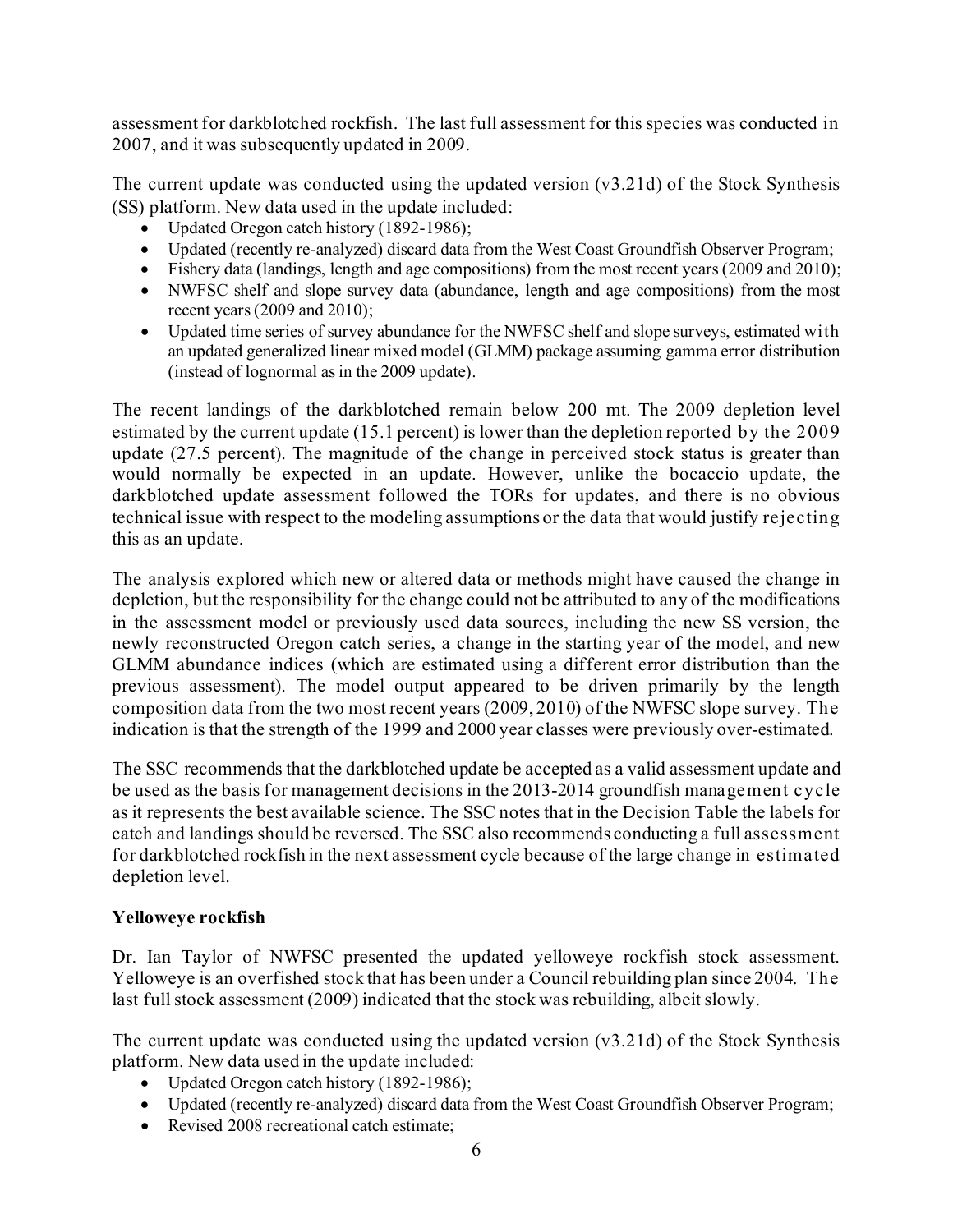- Fishery data (landings, length and age compositions) from the most recent years (2009 and 2010);
- NWFSC trawl survey data (abundance, length and age compositions) and IPHC survey data (abundance) from the most recent years  $(2009 \text{ and } 2010)$ ;
- Updated time series of survey abundance for the NWFSC trawl survey, estimated with an updated GLMM package assuming gamma error distribution (instead of lognormal as in the 2009 assessment).

The SSC recommends that the yelloweye update be accepted as a valid assessment update.

Comparison of the assessment update results with those from the 2009 full assessment indicated minor changes in spawning stock biomass (SSB) estimates in the early years due to revised Oregon landings estimates, small changes in SSB estimates in recent years, no appreciable differences in stock biomass trends or SSB trends, little change in spawning depletion estimates through 2008, and modest stock rebuilding. 2009 depletion level estimated by the current update (20.2 percent) is comparable to the depletion reported by the 2009 update (20.3 percent).

The yelloweye rockfish assessment update represents the best available science and should be used as the basis for management decisions in the 2013-2014 groundfish management cycle. Finally, the SSC suggests that another assessment update should be sufficient for the 2015-2016 management cycle.

#### **Canary rockfish**

Mr. John Wallace of the NWFSC presented the update assessment for canary rockfish. The last full assessment for this species was conducted in 2007, and it was subsequently updated in 2009. The SSC notes that the briefing book version of this update was not the version reviewed by the SSC. Rather, a corrected version of the executive summary and key tables was provided by the STAT as supplemental material.

This updated assessment used the updated version (v3.21d) of the Stock Synthesis platform. Model structure and data sources remained the same as in 2009 assessment. New information used in this update includes:

- Reconstructed Oregon historical landings for (1892-1986);
- Landings and discards for 2009 and 2010 added. It is to be noted that catches are below optimum yield (OY) in 2009 and 2010 for the first time since 2000.
- Length and age composition data from the fisheries and survey for 2009 and 2010 added;
- Updated estimates of discard rates, total mortality and discard mortality (recreational only) for 2002-2010;
- Updated time series of survey abundance for the NWFSC trawl survey, estimated with an updated GLMM package assuming gamma error distribution (instead of lognormal as in the 2009 update).

Comparison of the assessment update results with those in 2009 assessment update indicates lower spawning biomass during 1950s-1980s, and slightly lower spawning biomass in recent years. Spawning depletion at the beginning of 2009 was lower in this update (21 percent) than that in the 2009 update (24 percent). Despite the lower depletion estimate for 2009, the stock is rebuilding slowly. Spawning biomass and depletion at the beginning of 2011 are estimated to be 6,416 mt and 23 percent, respectively.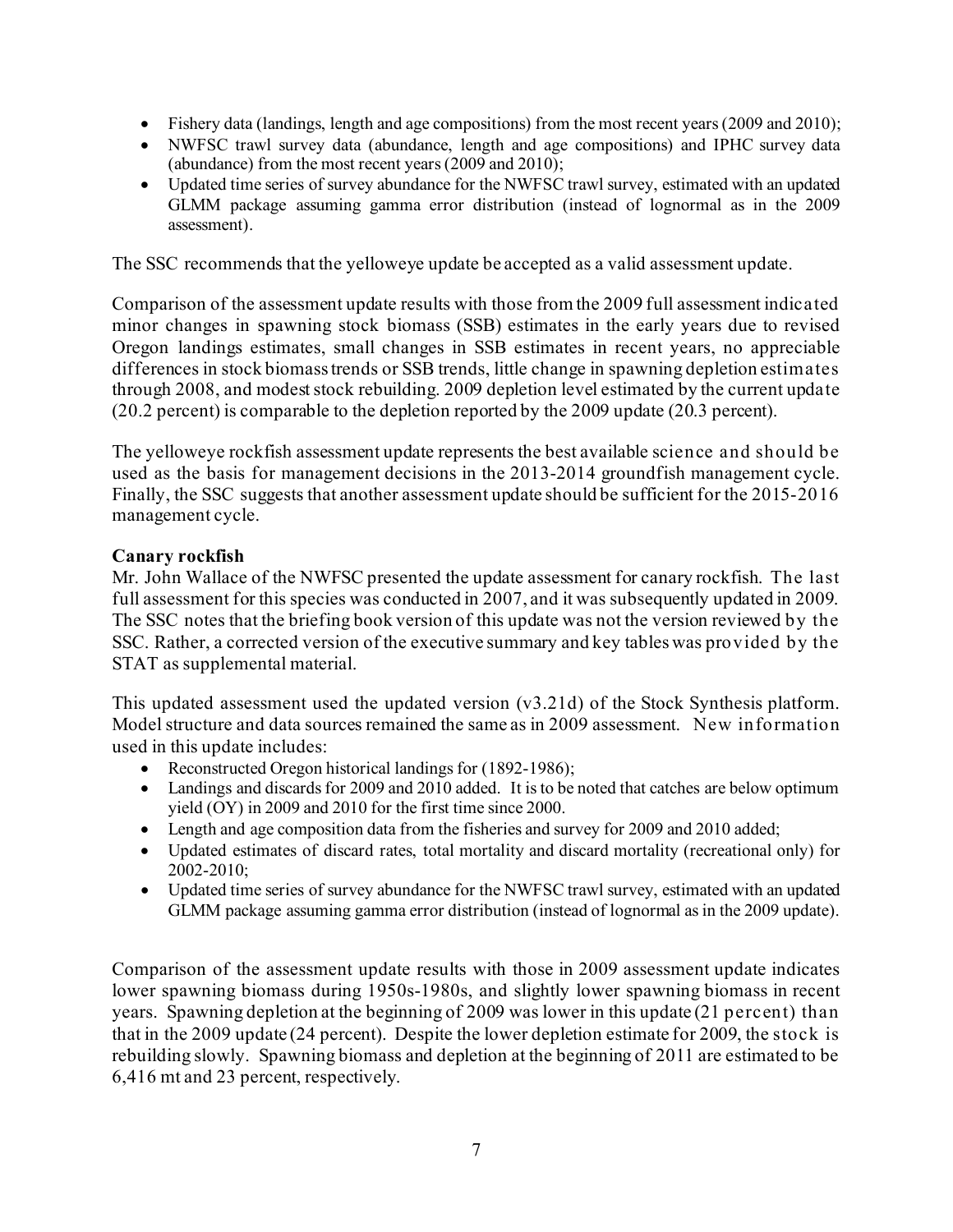The assessment update represents the best available science and should be used as the basis f or management decision in the 2013-2014 groundfish management cycle. The SSC recommends that a full assessment be conducted for canary rockfish for the next cycle.

# **Cowcod**

A cowcod status report was provided by Dr. E.J. Dick of the SWFSC.

The 2007 catch of cowcod was reported in the document to be 5 mt, which is 1 mt higher than the OY of 4 mt. However, upon investigation of the basis for this number, it was discovered that some catch data had been double-counted, and the updated total estimated 2007 catch is well under 4 mt. Given this new information, it is confirmed that catch of cowcod has been below the OY in all recent years (2002-2009).

The SSC recommends that until further data on stock trends become available or significant overages in catch are observed, there is no need for an updated cowcod assessment. The rebuilding analyses could be undertaken every other assessment cycle as there is no information that would change the rebuilding trajectory, except for catch, which is too small to have an impact over just two years. The SSC found the results of the stock structure investigations presented in the appendix informative.

# **Assessment Methods for Data-Poor Stocks**

The SSC reviewed the report of the April review panel meeting which considered assessment methods for data-poor stocks. Dr. Martin Dorn, the chair of the review panel, presented the report to the SSC. For each data-poor method, the review panel considered whether it could be endorsed for general use without extensive review of individual applications. Two categories of methods were reviewed:

1) Catch-Only methods (appropriate for category 3 assessments) that use catch history and some limited information about life history such as natural mortality or maturity. These include Depletion-Corrected Average Catch (DCAC), Depletion–based Stock Reduction Analysis (DB-SRA) and Stock Synthesis – Catch Only (SS-CO); and

2) Simple Assessment methods (appropriate for category 2 assessments) that use some additional data, either length composition data or indices of abundance. These include Stock Synthesis – Catch and Length (SS-CL), extended DB-SRA (XDB-SRA) and Stock Synthesis – Catch and Indices (SS-CI).

A noted advantage of all of the methods considered is that the assumptions and priors are clearly laid out.

DCAC improves upon a simple average catch method by accounting for the fishing down of the population by including a "windfall" ratio. This is helpful for species with low natural mortality rates (<0.2), but otherwise provides little to no benefit over simple average catch. DCAC is dependent on priors on important parameters and provides an estimate of sustainable catch rather than OFL. This sustainable catch level can be biased high (and possibly not sustainable) if the stock is more depleted than assumed.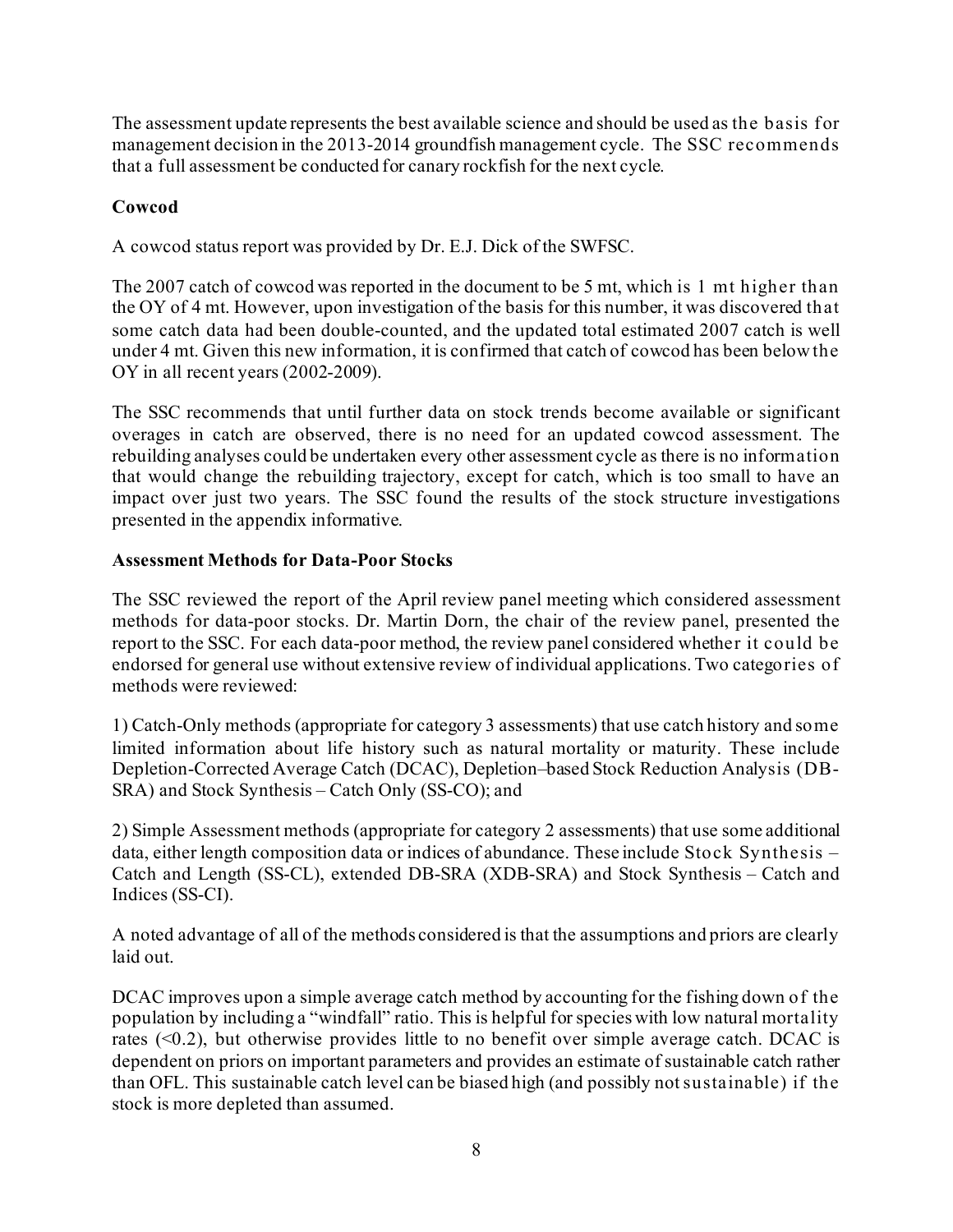DB-SRA is somewhat more complicated than DCAC in that it includes a production function and requires an estimate of age at maturity, with the assumption that only mature fish are exploited by the fishery. This method was deemed appropriate if more life-history information is available. As with DCAC, the sustainable catch level can be biased high if the stock is actually more depleted than assumed.

The SS-CO (version 2, developed during the panel) uses Stock Synthesis to estimate unfished recruitment given estimates of other parameters. This was considered a better method in cases of complex life-histories (such as sex-specific growth and/or natural mortality).

These Catch-Only methods are not assessments and cannot define stock status, but none-the-less represent an improvement over the status quo in terms of choosing harvest levels. The SSC endorses these catch-only methods for use in setting harvest levels for category 3 stocks, as was done in the 2011-2012 harvest specification process.

The Simple Assessment methods for category 2 stocks were not considered by the panel to be ready for use in the Council process. The panel identified an alternative estimation procedure that should be evaluated for use with these methods. These methods could then be reviewed again once those algorithms are implemented.

The review panel recommended an off-year STAR Panel review to further refine and modify the methods and test their application to both assessed and simulated stocks. There remains a need for simple assessment tools that are well understood and that can be applied routinely and rapidly to multiple stocks. The SSC supports the recommendation for a review panel to further evaluate these simple assessment methods once the identified improvements have been made. Given positive results from this off-year review panel, the SSC supports having a STAR Panel dedicated to reviewing the application of these methods to a number of stocks in the next assessment cycle.

All of the methods reviewed are dependent upon accurate historical catch estimates, including discards. The further investigation of these to obtain the best possible estimates is a high priority, and uncertainty in the catch history should be included in evaluating and implementing these data-poor methods.

# *Groundfish Management, continued*

E.4 Final Schedule for Completing the 2013-2014 Specifications and Management Measures and Considerations for Solving Biennial Cycle Process Issues.

Ms. Kelly Ames briefed the Scientific and Statistical Committee (SSC) on this Agenda Item. The SSC discussion focused on two issues: 1) a review of the economic models used in the groundfish harvest specification process, and 2) the GMT Report on a review of a proposed economic analysis of the Council's rebuilding plans (Agenda Item E.4.b).

The SSC has previously emphasized the importance of review of the data and methodologies used in the harvest specification process to evaluate economic effects of management alternatives. At the April 2011 meeting, the SSC compiled a list of economic analyses and groundfish harvest forecast models that could potentially be reviewed: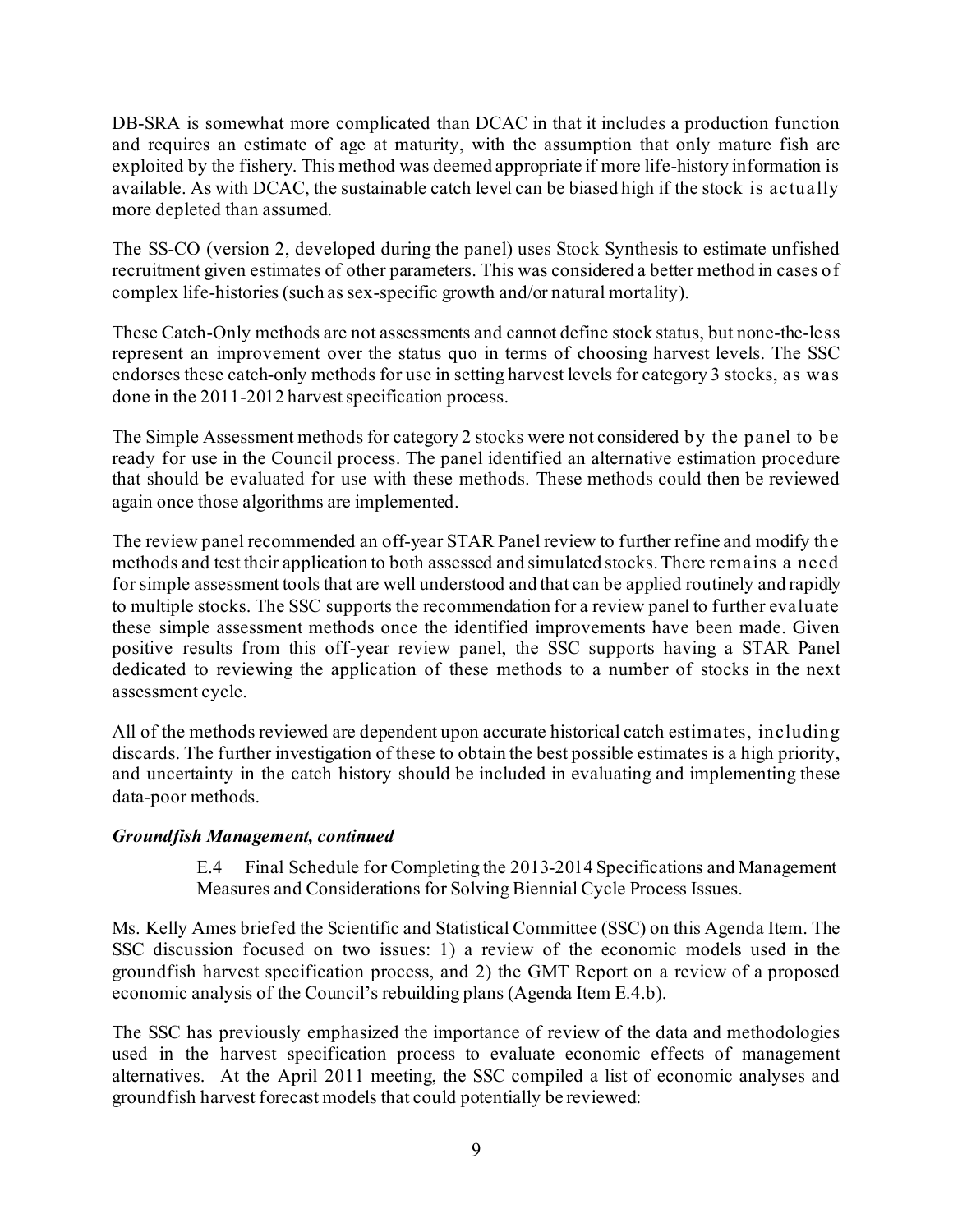- California Recreational Model;
- Oregon Recreational Model;
- Washington Recreational Model;
- Non-nearshore Fixed Gear Model;
- Limited Entry Fixed Gear Sablefish Daily-Trip-Limit Model north of 36 N. latitude;
- Limited Entry Fixed Gear Sablefish Daily-Trip-Limit Model south of 36 N. latitude;
- Open Access Daily Trip Limit Model Sablefish north and south of 36 N. latitude;
- Commercial Nearshore Fixed Gear Model;
- Commercial harvest projections to port regions;
- Trawl rationalization model (to be developed this year by the GMT).

The SSC Economics Subcommittee has developed a draft Terms of Reference (TOR) for a review process for economic analyses. Given workload considerations, the SSC now recommends that a one-day meeting of the Economics Subcommittee be scheduled prior to the Council meeting in September, and proposes that the commercial harvest projection model be reviewed at this meeting. This model (developed by Mr. Ed Waters) allocates catch and exvessel value to port groups. The review of this model could have immediate benefit, since recommended changes would likely be implemented in time for the 2013-2014 harvest specifications analyses.

Review of the remaining economic projection models continues to be a priority, but the SSC recommends this be done as an off-year science activity. One possibility to ensure routine review of economic and forecast models is to establish an annual or biannual review process, similar to the salmon methodology review process.

Mr. Corey Niles also presented a Groundfish Management Team (GMT) request for SSC review of a proposed economic analysis of alternative rebuilding plans for overfished groundfish species. The SSC is willing to discuss and review analytical tools developed by the GMT to evaluate alternative rebuilding strategies.

# *Highly Migratory Species Management*

D.1 North Pacific Albacore Tuna Fisheries Economic Analysis

Mr. Henry Pontarelli (Lisa Wise Consulting Inc.) briefed the Scientific and Statistical Committee (SSC) on the report "West Coast U.S. Commercial Albacore Fishery Economic Analysis" (Agenda Item D.1.b, Attachment 1). The report describes trends and economic conditions in the U.S. albacore fishery.

To demonstrate the relative effects of economic versus biological factors on the fishery, the report includes five regression equations that relate fishing activity (measured in number of boats, exvessel revenues, revenue per vessel, landings, and number of processors) to an employment cost index, fuel cost, and an albacore biomass index. The report was not written as a scientific paper so details needed by the SSC to adequately review this analysis were not provided. Some SSC concerns regarding the analysis are as follows: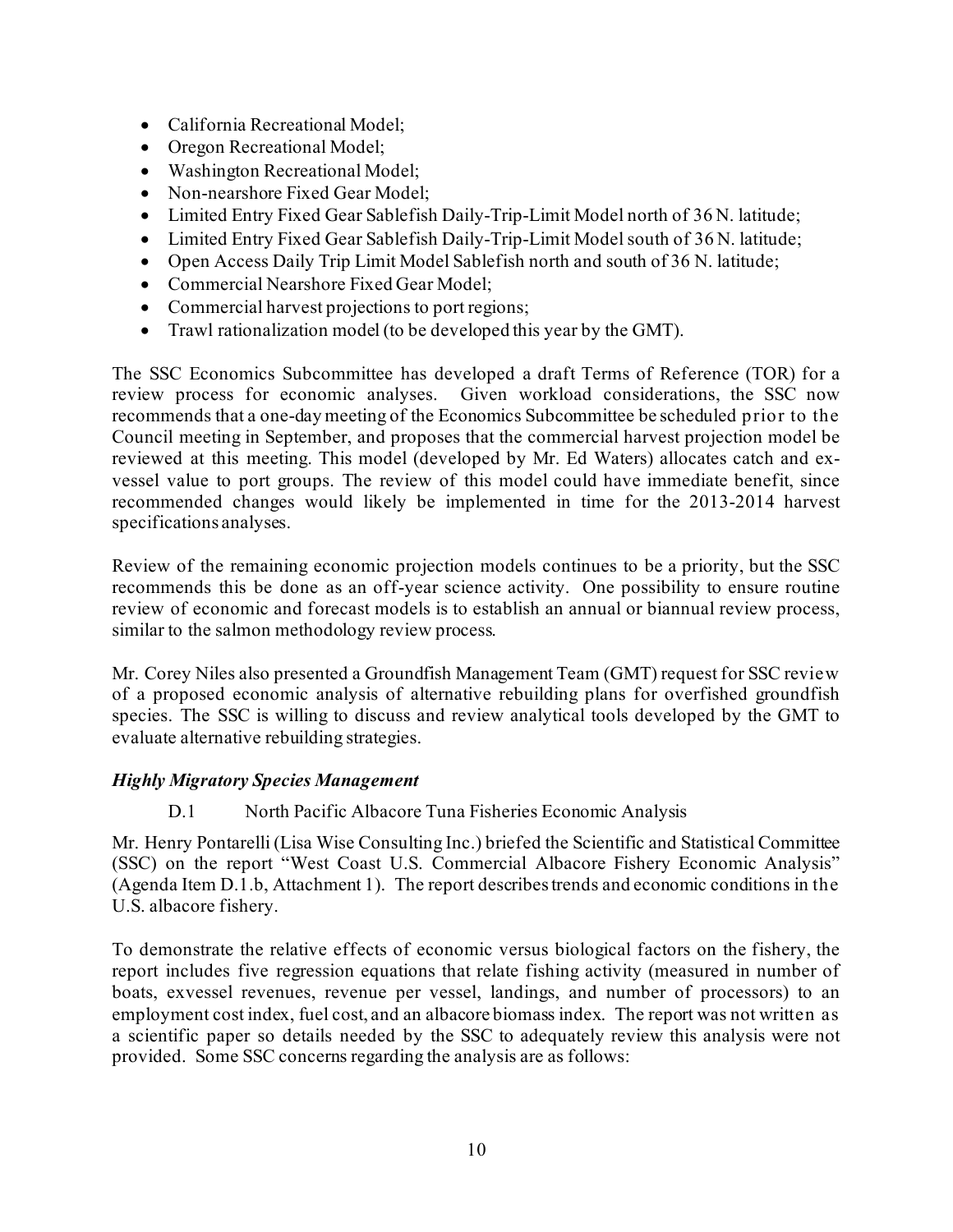- The regressions are estimated using time series data (1981-2010) for 54 ports. Thus, regression diagnostics such as tests for autocorrelation and heteroscedasticity should be conducted as part of model estimation.
- An employment cost index for manufacturing was used as a proxy for crew costs in the albacore fishery. It is not clear how closely the index resembles crew costs, particularly since crew remuneration is based on a share of landings.
- A 2004 Department of Fisheries and Oceans (DFO) Canada report was cited as the source of the biomass estimates. The DFO report includes biomass estimates for years up to 2002. Since the data in the regression cover the period 1981-2010, it is not clear what biomass estimates were used in the regression for the post-2002 years. Also, a more recent assessment was conducted in 2006, so the biomass estimates used are not the most current.
- Because U.S. trollers largely target juvenile albacore, the portion of the biomass relevant to their fishing activity is age 2-5 fish. It is not clear whether the biomass estimates used in the regression pertain only to those age classes.
- The regression assumes a fixed port effect. Given that albacore landings have markedly declined in California and markedly increased in Oregon and Washington over the past decade, a fixed port effect does not appear reasonable.

The Council requested that the SSC consider this report in terms of its utility for management. The report provides an overview of trends in the U.S. albacore troll fishery and economic conditions faced by the fishery. It is not obvious how the report could be used as a scientific basis for management. The SSC notes that the analysis focuses on the commercial fishery and that Council management may affect the recreational fishery as well.

# *Groundfish Management, continued*

# E.7 Priority Trailing Action Under Trawl Rationalization Slated for Preliminary Action

Mr. Jim Seger briefed the Scientific and Statistical Committee (SSC) on control limit safe harbors for community fishing associations (CFAs) and risk pools. The SSC reviewed Agenda Item E.7.a Attachments 1 and Supplemental Attachment 2, which contain analyses of control limit safe harbors for CFAs. No analysis of risk pool safe harbors was available to the SSC, thus our review focused only on the CFA control limits.

The rationale for setting control limits under Amendment 20 included the following five objectives: 1) preventing excessive shares, 2) preventing the exertion of market power without impacting efficient operations, 3) dispersion of harvest and landings to the benefit of communities, 4) fairness and equity, and 5) sector health. Relaxing the control limits for CFAs may reduce the benefits achieved, however, it would be very difficult to provide a quantitative evaluation of this effect. This is due to the lack of available data and the complexity of the analysis that would be required. Nevertheless, the reviewed attachments provide useful information and analyses that can be used to inform the setting of control limits, and how changes in control limits may affect the stated objectives.

The Council has asked what quantity of landings is needed by a port to maintain its infrastructure and remain viable. Figures A-3 and A-4 of Attachment 1 depict the amounts of various species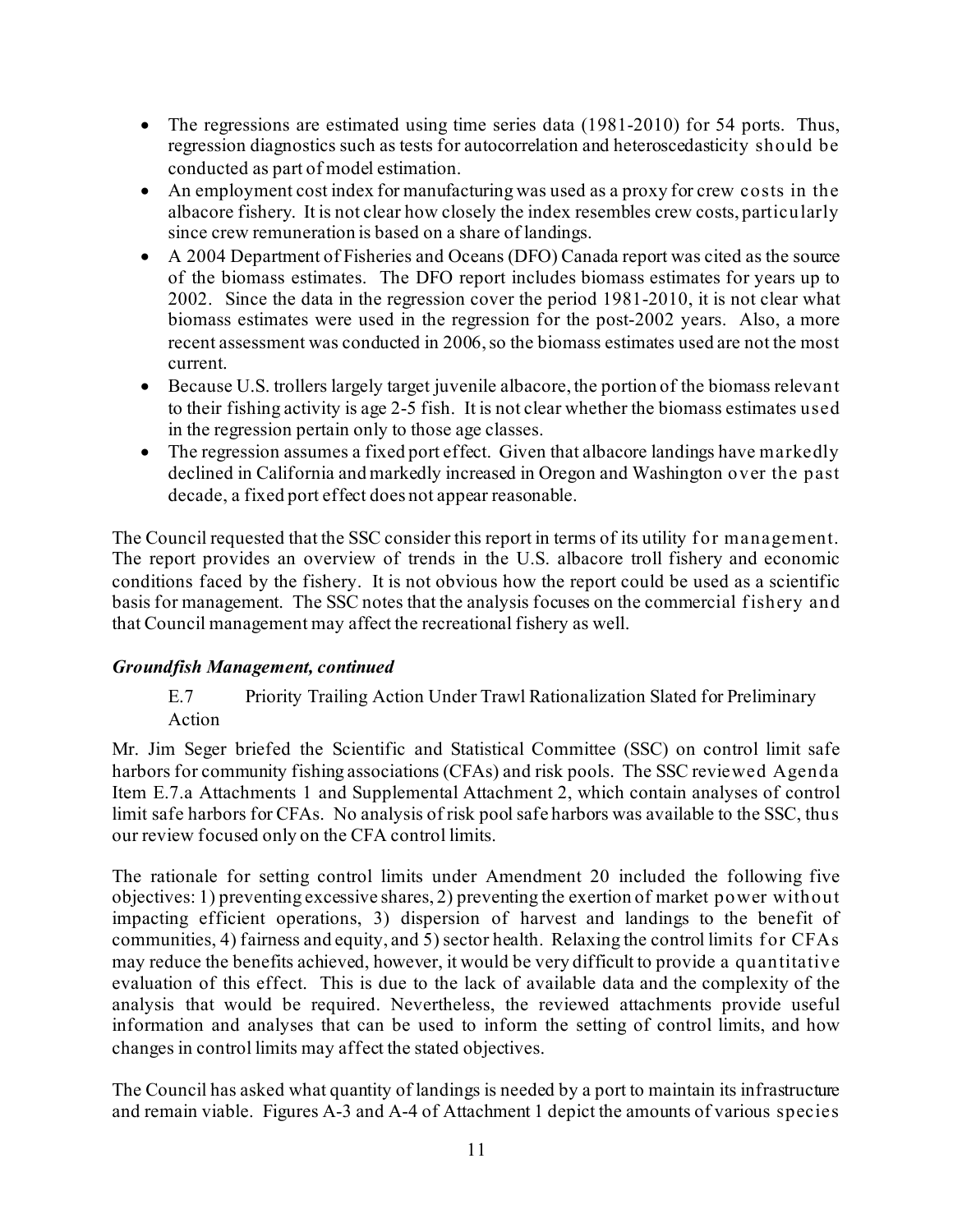landed at ports relative the current control limits. Given the available data, this historical analysis is informative as it may point to the amount of landings necessary to maintain continued operation. The SSC notes, however, that there are several qualifications:

- It does not show whether other fisheries or conditions have changed or will change. The combined effect of groundfish and other landings and activity is important. The SSC recommends that the percentage of landings that are limited entry trawl groundfish be added to the bottom of each port listed in the figures. This would provide information about the relative importance of groundfish landings in each port.
- The analysis of landings is on an annual basis. How landings are distributed throughout the year, which may be affected by trawl rationalization, is also important.
- The life span of infrastructure and the level of activity necessary for infrastructure investment are significant factors to long-term port viability. These quantities are not captured in the analysis.

The interaction between ports and their effect on one another is an important consideration to the adjustment of control limits. Tables A-4 through A-6 describe the number of vessels delivering to each port. The SSC recommends that these data also be used to show the relationship between ports by using a matrix of ports where each cell contains the number of vessels delivering to any two ports.

# *Coastal Pelagic Species Management*

# G.2 Pacific Mackerel Management for 2011-2012

Dr. Paul Crone from the Southwest Fisheries Science Center (SWFSC) presented the results of the Pacific mackerel stock assessment for the 2011-12 fishing year, and Dr. Ray Conser of the Scientific and Statistical Committee (SSC) presented a report on the Pacific mackerel Stock Assessment Review Panel that convened at the SWFSC in La Jolla, CA on May 2-5, 2011.

The assessment model was a modification of the Stock Synthesis-based model used in the previous assessment in 2009. It used commercial fishery age composition data and abundance indices developed from Commercial Passenger Fishing Vessel (CPFV) logbooks and the California Recreational Fishery Survey (CRFS) catch and effort data. The current model shows a strong retrospective pattern, which could be indicative of model overestimation of biomass.

The SSC endorses the updated assessment as best scientific information available for management of Pacific mackerel. The SSC further endorses the overfishing limit (44,336 mt), and ABC alternatives outlined in the assessment for the upcoming fishing season. The acceptable biological catch (ABC) alternatives depend on the Council's risk policy as ref lected in the choice of P\*.

The SSC highlights several critical data and research needs. Both the SSC and the Stock Assessment Team emphasize the importance of a fishery-independent survey, preferably as part of a multi-species coastal pelagic survey. There was general consensus that the acoustic trawl methodology is well-suited for such a survey, but would need to be expanded to encompass Mexican waters, and ideally Canadian waters as well, to be useful for Pacific mackerel assessment.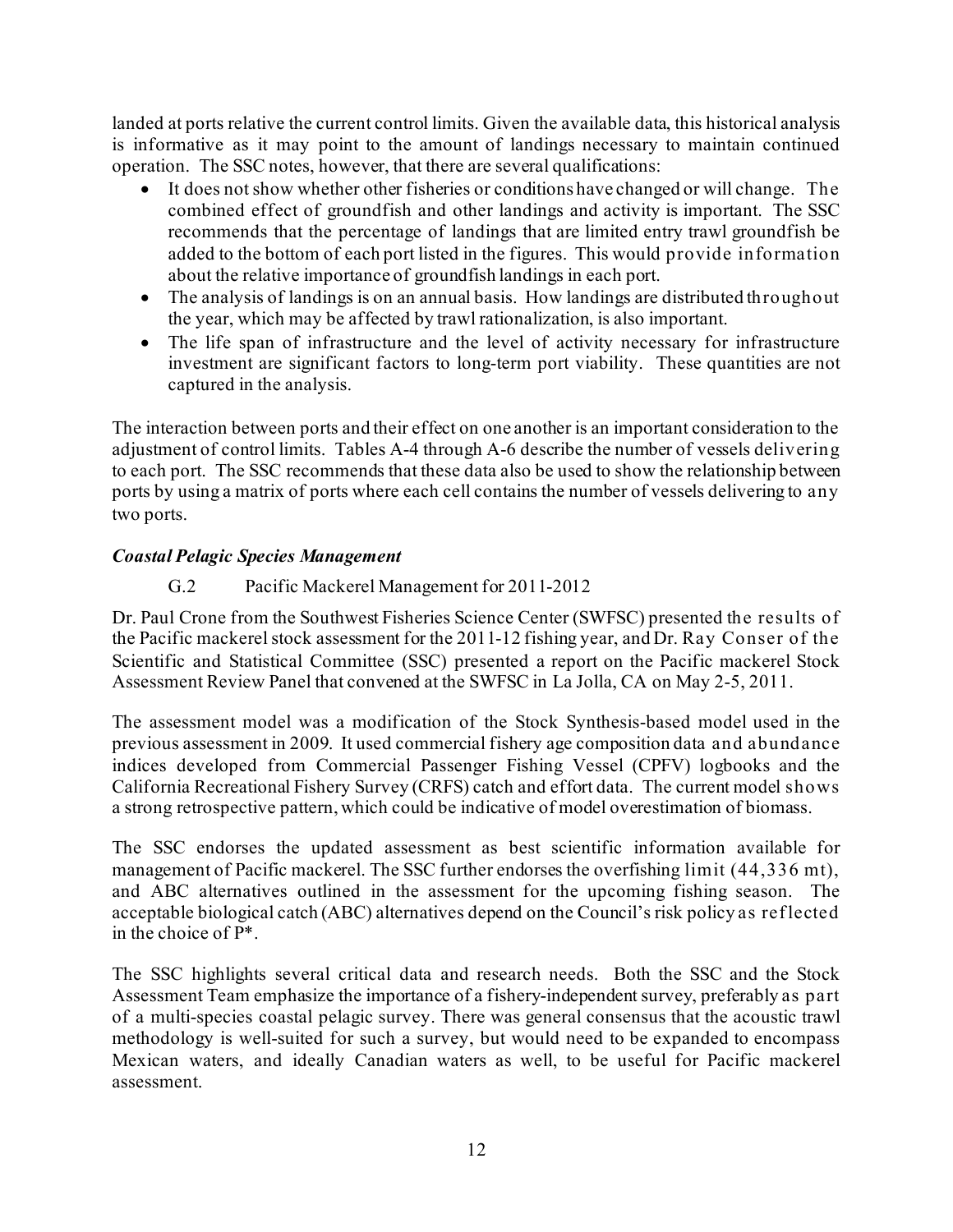The current  $F_{MSY}$  value used for Pacific mackerel has not been recently updated and appears to be based at least partly on qualitative considerations. The SSC recommends that  $F_{MSY}$  be reevaluated using more current information and analytical approaches.

# *Ecosystem-Based Management*

# H.1 Ecosystem Fishery Management Plan

The Scientific and Statistical Committee (SSC) reviewed the report prepared by its Ecosystem-Based Management Subcommittee (EMS) summarizing recommendations from a subcommittee meeting held on April 19-20, 2011. Dr. Selina Heppell, chair of EMS, presented the report to the SSC. The report provided recommendations on the potential ways of incorporating ecosystem science into single-species stock assessments, fishery management, and Council decisionmaking, with an emphasis on review processes that should be developed for ecosystem science tools and products.

The SSC endorses the report in general and makes the following recommendations:

- Incorporation of ecosystem considerations into management should continue to be an evolving process. All science can and should be reviewed and held to a high standard of scientific rigor, but the precise nature of those reviews should depend on specific applications.
- A possible framework for employment of an Ecosystem Fishery Management Plan (FMP) is one of advisory and science teams, similar to the existing FMPs. This should include an Ecosystem Technical Team and Advisory Team. Coordination with existing FMP teams is essential. This could be accomplished through joint appointment if time commitments are reasonable.
- A report on the state of California Current Ecosystem is available now to provide information on physical processes, habitat, and food web dynamics that are affecting Council-managed stocks. However, this information needs to be distilled into a useful product for Council review and discussion.
- A section on ecosystem considerations should be added to all stock assessments, starting with the 2013 assessment cycle. The detail and length of the section will vary and evolve over time. Stock assessment teams should include expertise in ecosystem processes to assist with this section development and stock assessment review.
- The SSC will need to modify Terms of Reference for stock assessment reviews to include reviews of ecosystem consideration sections of assessments and application of ecosystem processes in assessments and harvest control rules. Consideration of resources needed will be important to insure that STATs are not overcommitted.
- Workshops should be planned to discuss ecosystem models and their application to biological and socio-economic evaluations. Improved communication with developers of the California Current Integrated Ecosystem Assessment is desired to prioritize applications of the models to specific questions, such as cumulative effects evaluation and forecasting models for salmon.

**Adjournment**: The SSC adjourned at approximately 5:30 p.m., Thursday,June 9, 2011.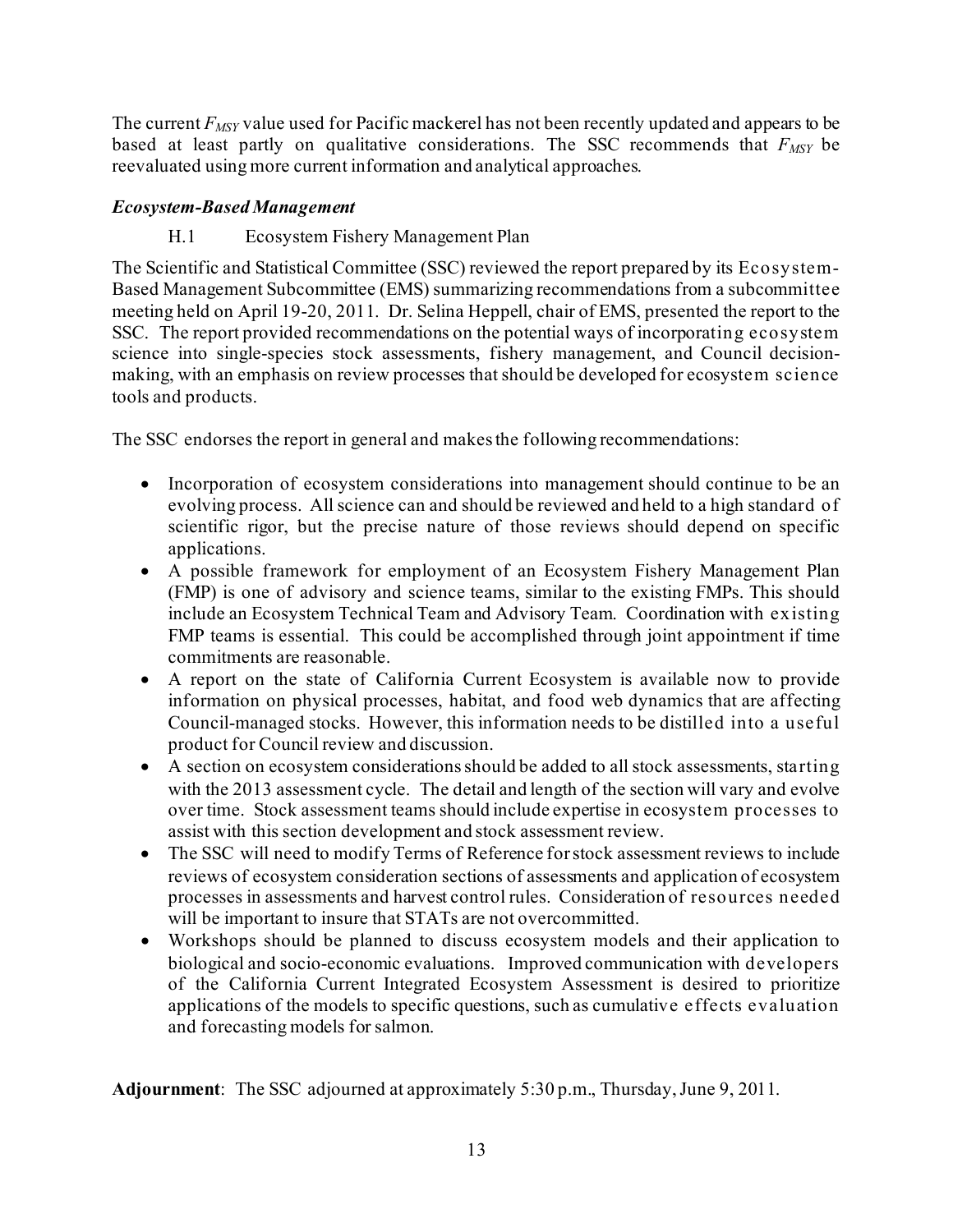# SSC Subcommittee Assignments, June 2011

| <b>Salmon</b>        | Groundfish             | <b>CPS</b>        | <b>HMS</b>        | <b>Economic</b>      | Ecosystem-<br><b>Based</b><br>Management |
|----------------------|------------------------|-------------------|-------------------|----------------------|------------------------------------------|
| <b>Robert Conrad</b> | <b>Vidar Wespestad</b> | <b>André Punt</b> | <b>Ray Conser</b> | <b>Cindy Thomson</b> | Selina Heppell                           |
| Loo Botsford         | Loo Botsford           | Ray Conser        | Robert Conrad     | Vlada Gertseva       | Ray Conser                               |
| Carlos Garza         | Ray Conser             | Carlos Garza      | Selina Heppell    | <b>Todd Lee</b>      | Martin Dorn                              |
| Owen Hamel           | Martin Dorn            | Owen Hamel        | Tom Jagielo       | André Punt           | Vlada Gertseva                           |
| Meisha Key           | Vlada Gertseva         | Selina Heppell    | André Punt        |                      | Pete Lawson                              |
| Pete Lawson          | Owen Hamel             | Tom Jagielo       | Vidar Wespestad   |                      | Todd Lee                                 |
| Charlie Petrosky     | Tom Jagielo            | Meisha Key        |                   |                      | André Punt                               |
|                      | André Punt             |                   |                   |                      | Cindy Thomson                            |
|                      | Theresa Tsou           |                   |                   |                      | Theresa Tsou                             |

**Bold** denotes Subcommittee Chairperson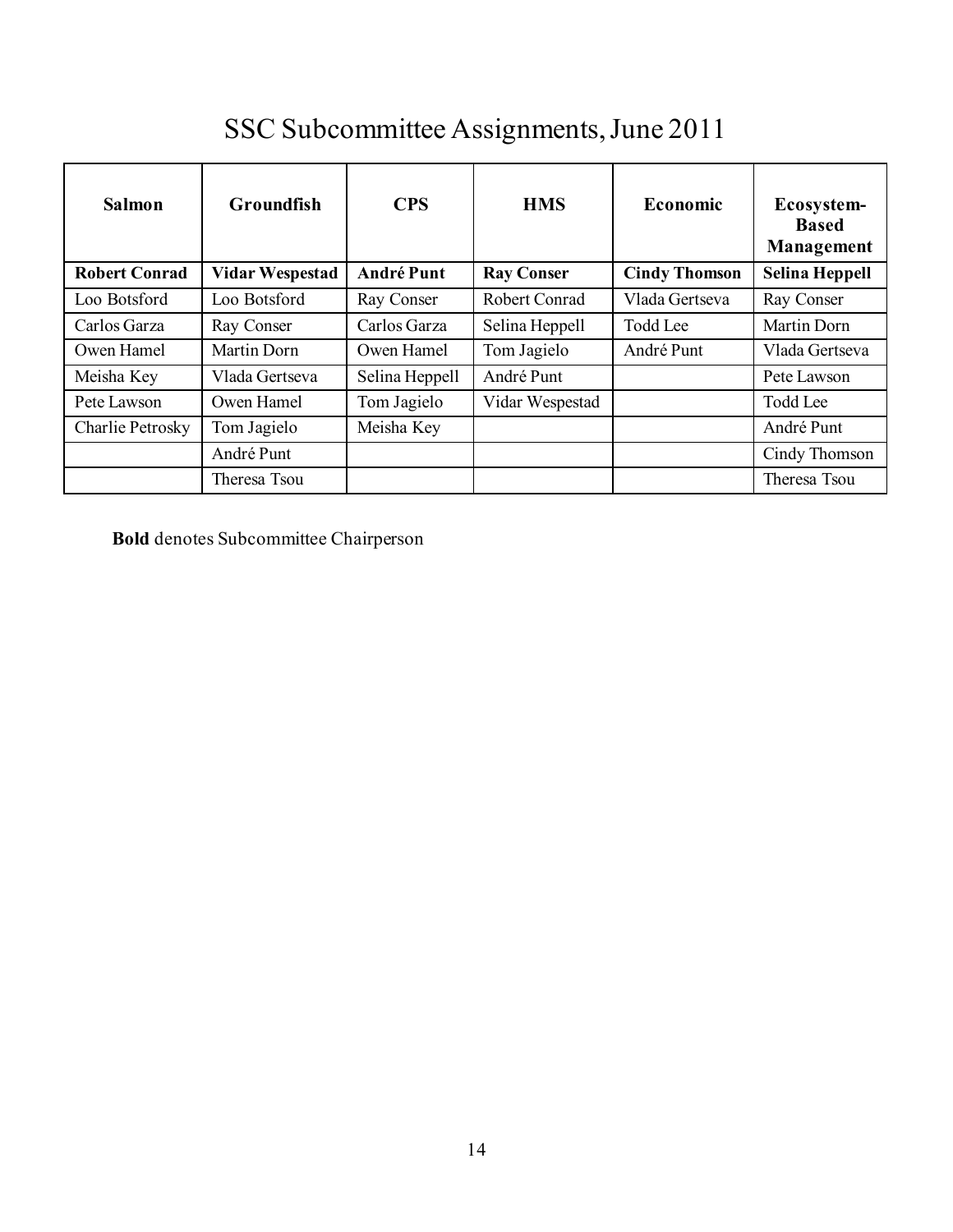| <b>2011 Review Panels</b> |                   |                                          |                                                                         |                                                   |                                 |                                                         |
|---------------------------|-------------------|------------------------------------------|-------------------------------------------------------------------------|---------------------------------------------------|---------------------------------|---------------------------------------------------------|
| As of<br>03/28/2011       | <b>Dates</b>      | <b>Location</b>                          | <b>Species 1</b><br>(STAT Lead)                                         | <b>Species 2</b><br>(STAT Lead)                   | <b>SSC Reps.</b>                | <b>Additional</b><br><b>Reviewers</b>                   |
| CPS Panel 1               | Feb 2-5           | La Jolla                                 | Methodology Review                                                      | N/A                                               | Punt-Chair<br>$Dorn-2nd$        | CIE1: Gerlotto,<br>CIE 2: Rune Godø,<br>CIE 3: Simmonds |
| Whiting                   | Feb. 7-11         | Seattle, WA                              | Pacific hake / Whiting                                                  | N/A                                               | <b>Jagielo</b>                  | CIE 1: Jiao<br>CIE 2: Wheeler<br>CIE3: Cardinale        |
| GF Panel 1                | Apr 25-29/        | <b>SWFSC Santa</b><br>Cruz Lab           | Data Poor Methods / Examples                                            | N/A                                               | Dorn-Chair<br>$Punt-2nd$        | CIE 1: Stokes<br>Add.: Berkson                          |
| CPS Panel 2               | <b>May 2-6</b>    | <b>SWFSC</b><br>La Jolla                 | Pacific Mackerel (Crone)                                                | N/A                                               | <b>Punt-Chair</b><br>$Key-2nd$  | CIE: Casey<br>Add.: Deroba                              |
| Updates                   | June 6            | June Council<br>Meeting<br>Spokane, WA   | bocaccio (Field), canary (Wallace),<br>cowcod (Dick, data report only), | darkblotched<br>(Stephens),<br>yelloweye (Taylor) | <b>SSC GF Sub.</b>              | N/A                                                     |
| GF Panel 2                | <b>June 20-24</b> | <b>Hotel Deca</b><br>Seattle             | Pacific ocean perch (Hamel)                                             | Petrale sole<br>(Haltuch)                         | Conser                          | CIE 1: Stokes CIE 2: Chen<br>Add.: Ianelli              |
| GF Panel 3                | <b>July 11-15</b> | <b>Hotel Deca</b><br>Seattle             | Widow rockfish (He)                                                     | Spiny dogfish<br>(Gertseva)                       | <b>Tsou</b>                     | CIE 1: Stokes CIE 2: Cieri<br>Add.: Spencer             |
| GF Panel 4                | <b>July 25-29</b> | NWFSC Newport<br><b>Research Station</b> | Sablefish (Stewart)                                                     | Dover sole (Hicks)                                | Wespestad                       | CIE 1: Stokes CIE 2: Kupschus<br>Add.: Samson           |
| GF Panel 5                | August 8-12       | <b>SWFSC Santa</b><br>Cruz Lab           | Greenspotted rockfish (Dick)                                            | Blackgill rockfish<br>(Field)                     | Gertseva                        | CIE 1: Stokes CIE 2: Armstrong<br>Add.: Botsford        |
| Mop-up                    | Sept. 26-30       | Seattle, WA                              | Assigned, as needed                                                     |                                                   | GF Sub.                         |                                                         |
| CPS Panel 3               | October 4-7       | <b>SWFSC</b><br>La Jolla                 | Pacific Sardine (Hill)                                                  | N/A                                               | <b>Punt-Chair</b><br>Conser-2nd | <b>TBD</b>                                              |